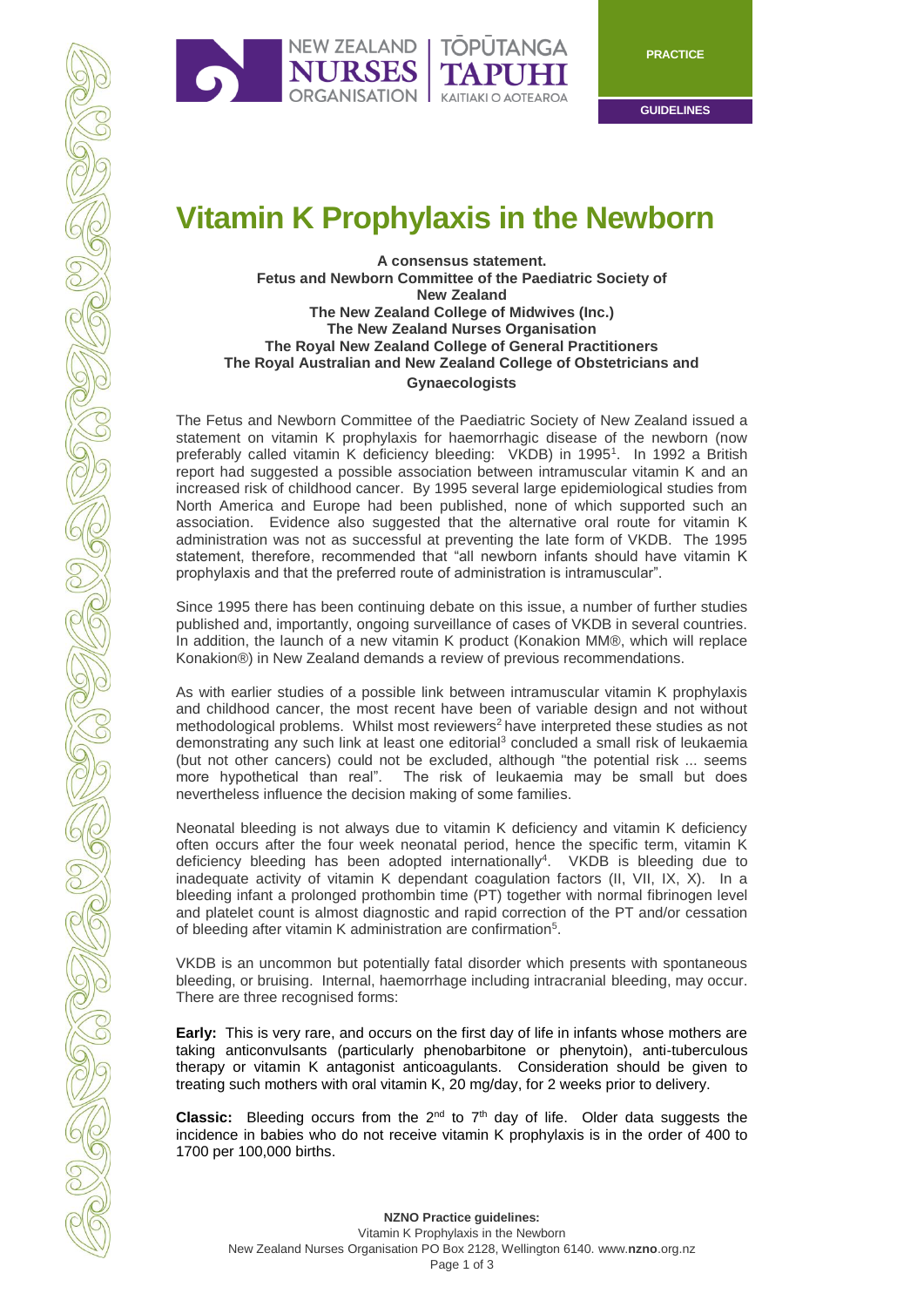**Late:** This occurs between one week and six months of age, almost exclusively in breast fed babies, and often in association with unrecognised liver disease or malabsorption syndrome.

Recent surveillance in Australia and Europe gives the risk of late VKDG per 100,000 babies as being:

|                                     | <b>Australia</b>  | <b>Europe</b> |
|-------------------------------------|-------------------|---------------|
| No Vitamin K                        | 34.4 <sup>a</sup> |               |
| 1 dose oral Konakion®               | 20                |               |
| 2 doses oral Konakion<br><b>MM®</b> |                   | 5             |
| 3 doses oral Konakion®              | 4.1               | 2.6           |
| I.M. Konakion <sup>®</sup> at birth | 0.2               | 0             |

ª "344" appears in reference but this was an estimate and "34.4" is likely to be more accurate and is closer to that in other studies (Dr P. Loughman).

Konakion ®, the only form of vitamin K available in New Zealand for many years, has not been licensed for oral uses (although practitioners may still prescribe it by that route). It contains phytomenadione (vitamin K1) as the active ingredient but also polyethoxylated castor oil, propylene glycol and phenol, which some practitioners consider are mucosal irritants for the infant. The new Konakion MM® is designed specifically for oral, as well as intramuscular, use and contains phytomenadione and the naturally occurring products, glycocholic acid and lecithin. The advent of this form of vitamin K should allay any concerns about oral administration related to the phenol content of the former preparation.

The international debate and uncertainties in the last decade over the safety of vitamin K administration to newborns requires maternity providers to ensure that patients have access to discussion and information that recognises the complexity around their decision making in newborn care. The following recommendations are based on current evidence, which supports the administration of vitamin K to prevent VKDB in susceptible babies.

## **Recommendations**

- 1. It is the responsibility of the lead maternity carer (LMC) to discuss vitamin K prophylaxis and ensure that parents are aware of the recommendation that all babies should receive vitamin K prophylaxis
- 2. The recommended route of administration is intramuscular; 1mg (of Konakion MM®, 2mg/0.2ml) being given at birth. Preterm infants may receive 0.5mg.
- 3. If parents do not agree to an intramuscular injection, the alternative is for the infant to receive Konakion MM®, 2mg orally at birth. These infants should then receive a repeat oral dose (2mg) at 3-5 days and at 4-6 weeks of age. If the infant vomits or regurgitates within 1 hour of an oral dose, this dose should be repeated.
- 4. The oral regime is not recommended in "high risk" situations, such as maternal anticonvulsant or anticoagulant therapy (warfarin or phenindione), tuberculostatic